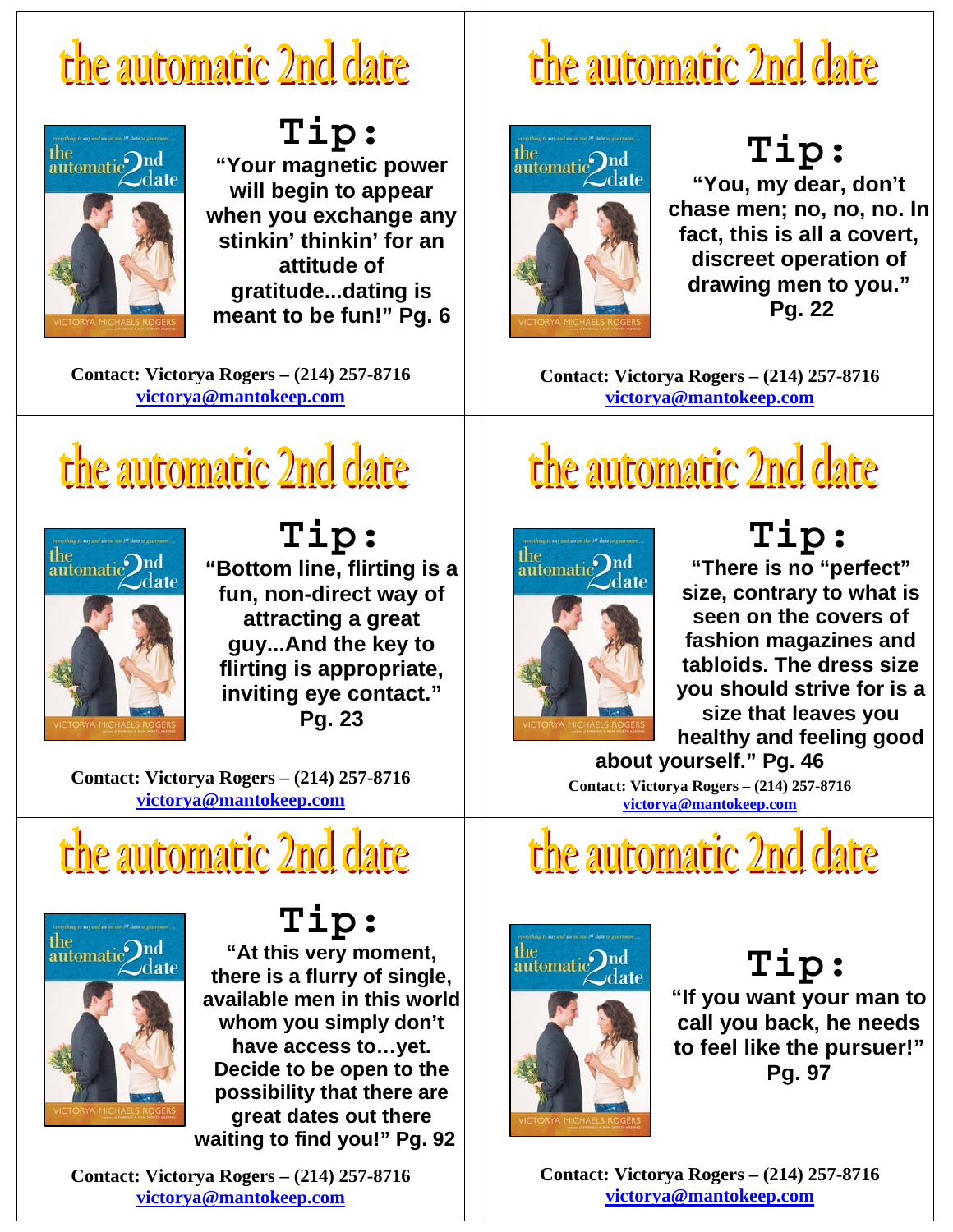

**Tip: "When the bill arrives, that little slip of paper can be like the elephant in the room. Ignore it anyway. You are his guest; he will pay." Pg. 135** 

**Contact: Victorya Rogers – (214) 257-8716 victorya@mantokeep.com**

# the automatic 2nd date



**Tip: "When all else fails, smile in the face of your embarrassment. Your date will be charmed that you are less than perfect." Pg. 144** 

**Contact: Victorya Rogers – (214) 257-8716 victorya@mantokeep.com**

# the automatic 2nd date



**Tip: "Don't wear your heart on your sleeve. You can't.** *You* **know you're not crazy, but he doesn't." Pg. 165** 

the

 $\sum_{n=1}^{\text{the}}$ 

 $\mathcal{L}_{\text{date}}$ 

**Tip:**

**"You are not scolding him or telling him it's not respectful to call you at the last minute. No sir. You're getting your message across covertly by implying you are busy and hard to get. If he wants to capture** 

**you, he has to book you early." Pg. 120** 

the automatic 2nd date

**Contact: Victorya Rogers – (214) 257-8716 / victorya@mantokeep.com**

# the automatic 2nd date



**Tip:**

**"Being 'in the know' makes you appear more intelligent and interesting. Scan the headlines and read up on a few stories so you have something current to talk about beyond the inevitable** 

**comment about the weather." Page 159** 

**Contact: Victorya Rogers – (214) 257-8716 victorya@mantokeep.com**

# the automatic 2nd date



**Tip: "At this stage of the relationship, when it is too fragile to handle serious baggage, you want to interject information about yourself for the purpose of revealing your unique, quirky, charming personality. Just be yourself that is your happy, pleasant-**

**to-be-around self, rather than any "woe is me" side of yourself. Pg. 162** 

> **Contact: Victorya Rogers – (214) 257-8716 victorya@mantokeep.com**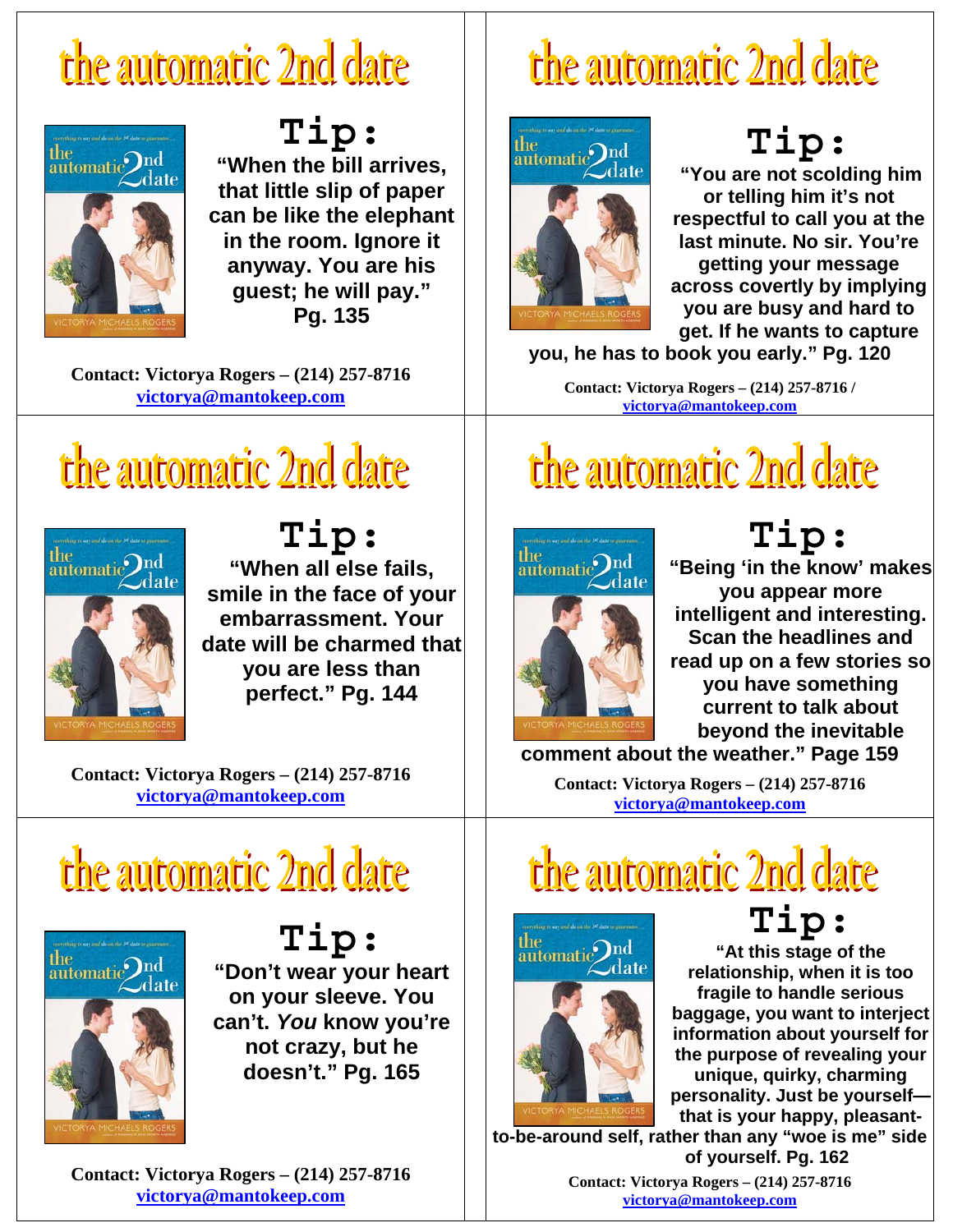

**Tip: "Flattery, my darling, will get you everywhere! Girls, here's an important insight into the heart of a man that far too few women appear to realize—men need admiration!" Pg. 178** 

**Contact: Victorya Rogers – (214) 257-8716 victorya@mantokeep.com**

## the automatic 2nd date



#### **Tip:**

**"I've been out with good boys and bad boys, shy guys and funny guys, famous men and unknown men. And one thing is consistent with all of them; getting that second date is not about putting out; it's** 

**about holding back." Pg.195** 

**Contact: Victorya Rogers – (214) 257-8716 victorya@mantokeep.com**

## the automatic 2nd date



**Tip: "Don't you dare call that man; no late-night-dialing girls (you know those impulsive moments you dial his number with just about any silly excuse to chat with your guy)! Call your friends at midnight (if they won't hate you), but don't call that boy. Pg. 212** 

**Contact: Victorya Rogers – (214) 257-8716 victorya@mantokeep.com**

### the automatic 2nd date



**Tip:**

**"Hold on: Don't pour all your hopes and dreams into him yet. You are just going for a second date here!" Pg. 213**